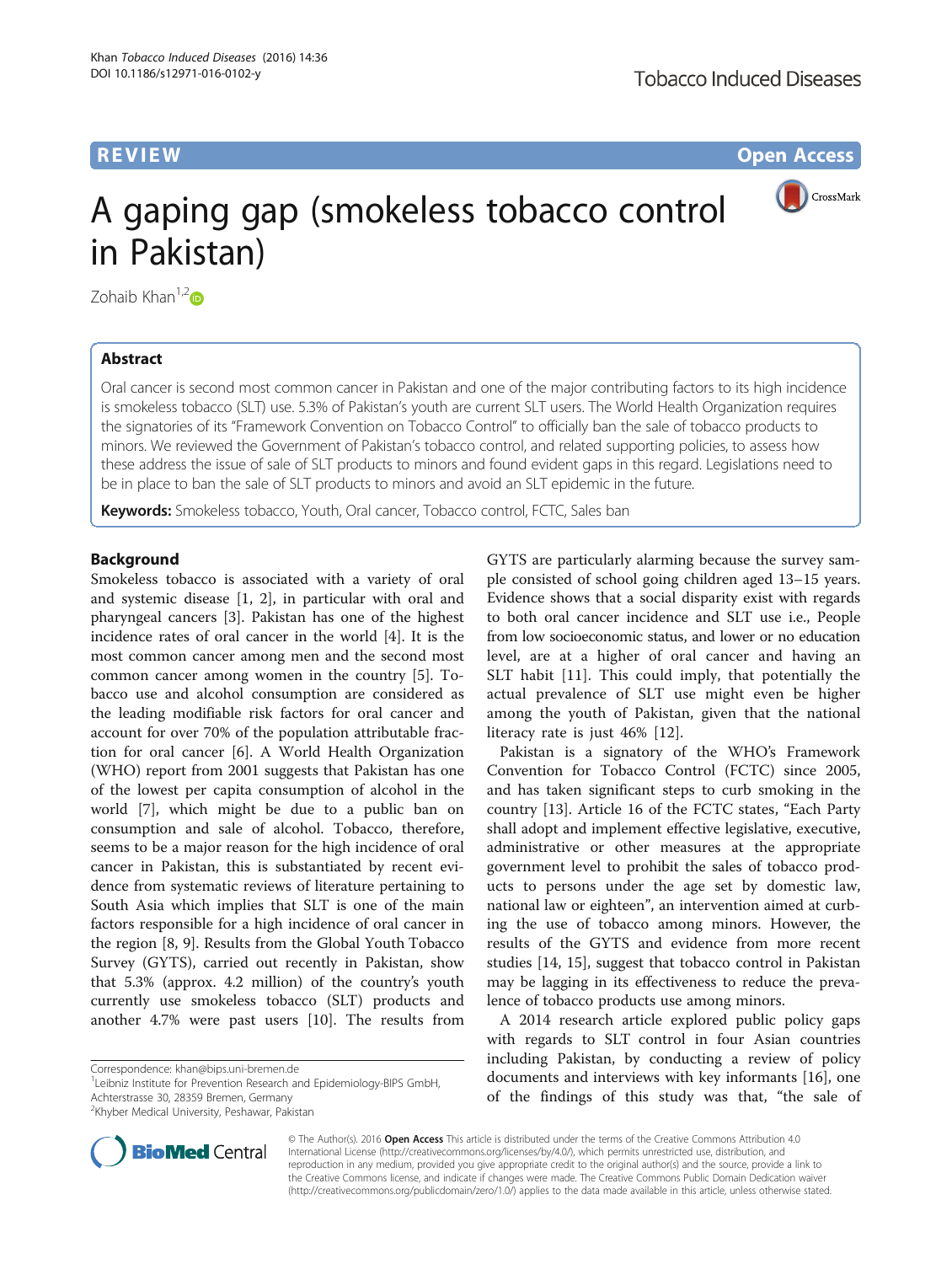smokeless tobacco to and by minors is prohibited in Pakistan". The dichotomy between the alarming prevalence of SLT use among minors in Pakistan and the reported findings of the aforementioned policy review study [[16\]](#page-4-0), warranted a review of the Government of Pakistan policies to identify, how the issue of sale to and by, and consumption of SLT by minors has been addressed in these policy documents.

# Methods

We downloaded the official documents related to tobacco control from the official website of the Government of Pakistan's Tobacco Control Cell, a body responsible for research, advocacy and legislation pertaining to tobacco control in Pakistan. Documents pertaining to child labor in Pakistan were downloaded from the United Nations' International labor Organization's "database of national labor, social security and related human rights legislation (NATLEX)" database. Provincial policy documents, if applicable, were downloaded from the official websites of the respective provinces of Pakistan. In order to supplement the information from the official documents, we performed an electronic search in Medline via PubMed using various combinations of MeSH terms and keywords, to identify tobacco control policy related literature from Pakistan. The final search query used in PubMed was (("pakistan"[MeSH Terms] OR "pakistan"[All Fields]) AND ("tobacco"[- MeSH Terms] OR "tobacco"[All Fields] OR "tobacco products"[MeSH Terms] OR ("tobacco"[All Fields] AND "products"[All Fields]) OR "tobacco products"[All Fields])) AND ("policy"[MeSH Terms] OR "policy"[All Fields]). From the retrieved articles those which reviewed, or were specifically aimed at informing public tobacco control policy in Pakistan, were included in this review. Additionally, an email request was sent to the authors of the 2014, SLT control policy review article, to explain the basis of their findings regarding the prohibition of sale of SLT to and by minors in Pakistan.

# Results

Table [1](#page-2-0) refers to key findings from the relative official documents of the Government of Pakistan. The PubMed search returned 27 articles out of which two were eligible to be included in this review. The first article was the afore-cited review of the SLT control policies in South Asia which had concluded that SLT sale to and by minors is prohibited in Pakistan [[16](#page-4-0)]. The second article was based on a core Non-communicable disease prevention policy document from Pakistan and only addressed the prohibition of sale and consumption of cigarettes to minors, without any mention of SLT use among minors [[17](#page-4-0)]. In response to the authors' query, the authors of the article on SLT control policies in South Asia [[16](#page-4-0)] cited "section 9" of the "Prohibition of Smoking and Protection of Non-Smokers Health Ordinance 2002", and information from a key personnel that the child labor act prohibits children from working (Including selling tobacco products), as the basis of their finding, that sale of SLT products to and by minors in Pakistan is prohibited.

# **Discussion**

The findings from table [1](#page-2-0) clearly suggest gaps in public policy with regards to SLT sale, to and by minors. The "section 8" of the 2002 Ordinance only focuses on "smoking tobacco" products sales to and by minors without mentioning smokeless tobacco. On the contrary, the monitoring tool designed to assess the implementation of the same ordinance assesses the sale of both smoking and other forms of tobacco, to and by minors, which implies a disconnect between the two documents. The 2002 ordinance also puts a selective ban on the sale of any tobacco products to any age group i.e., only inside and in the near vicinity (50 m) of educational and public sector institutions, and renders these public and educational buildings "smoke free". This would technically imply that a person, irrespective of age, can consume smokeless tobacco within these institutions. Additionally, given that 54% of Pakistan's population is not literate [\[12\]](#page-4-0), the potential applicability of the section 9 of the ordinance may only be limited to half of the country's population. In Sindh province there is a selective ban on manufacture and sale of Gutka but other forms of SLT are still manufactured and sold. In Khyber Pakhtunkhwa both children and adolescents are not allowed to work in the manufacture or processing of Naswar but there are no provisions for prohibition of sale of Naswar to and by minors.

With regards to the difference between our finding and those reported by Khan et al. [\[16\]](#page-4-0). We believe that the basis on which they concluded that "In Pakistan, the sale of SLT to and by minors is prohibited", are too vague and open to interpretation, to draw a solid conclusion from. Firstly, "section 9" of the 2002 ordinance puts only a "geographically limited" ban/prohibition on the sale of tobacco products in, or in the near vicinity of selected public/private buildings. Given that section 8 of the ordinance only prohibits sale of cigarettes and other smoking substances (not SLT) to and by minors, thus, technically a minor could sell or buy an SLT product at a 51 m distance from the institutions/buildings mentioned in the ordinance. Secondly, the national act related to child labor in Pakistan explicitly bans children from selected "occupations and processes", none of which are related to SLT sale. It is also pertinent to note that apart from the Khyber Pakhtunkhwa province, where adolescents are also covered by its own child labor law, the national act is applicable only to children under the age of 14, while "minor" has been defined as a person under the age of 18 in the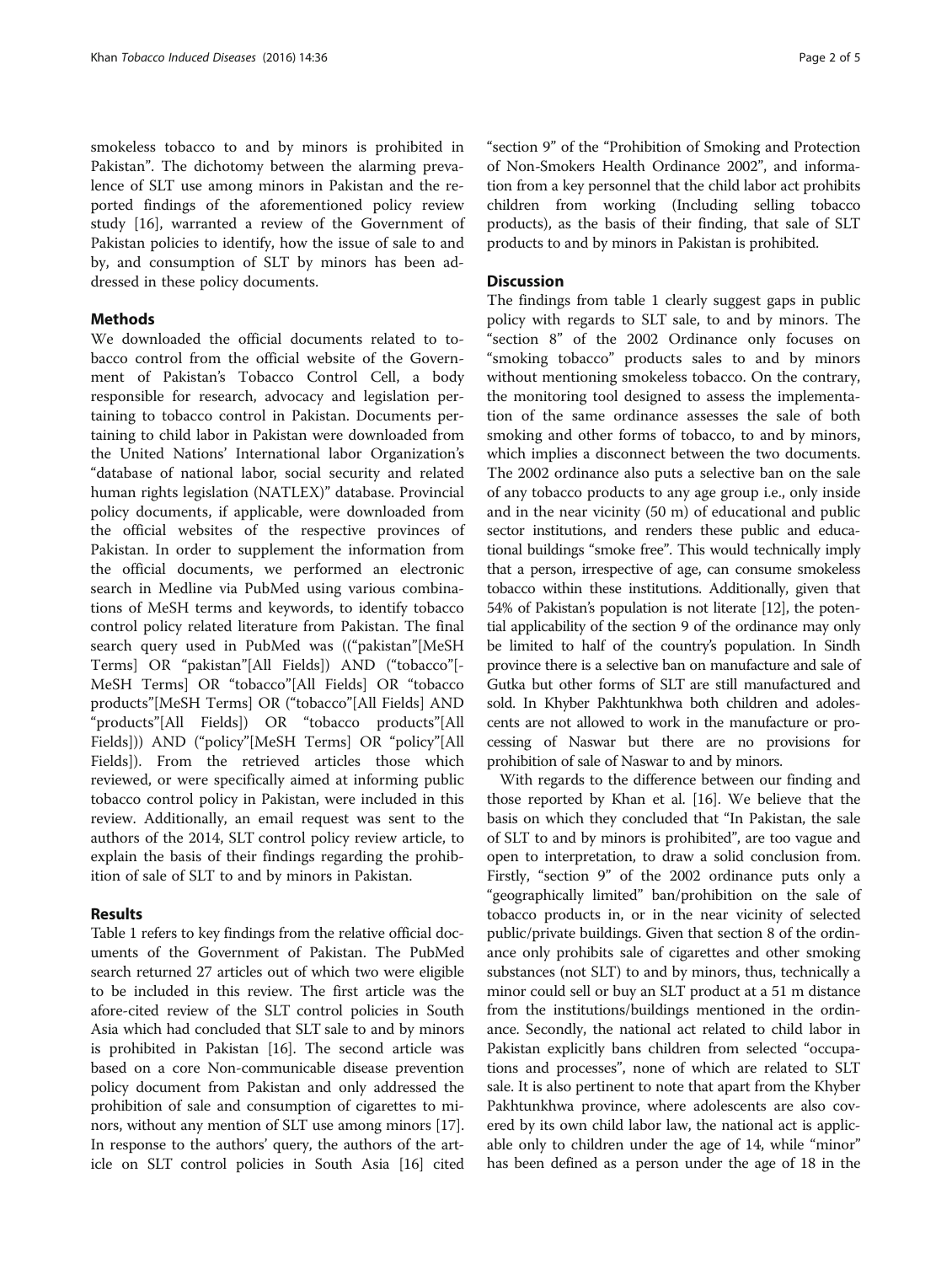# <span id="page-2-0"></span>Table 1 Smokeless tobacco control and minors in Pakistan

| No Document name                                                                                       | Available at                                                                                                    | Relevant sections/articles/paragraphs                                                                                                                                                                                                                                                                                                                                                                                                                                                                                                                                                                                                                                                                                                                                                                                                                                                                                                                                                                                                                                                                                                                                                          | "SLT and minors" related findings                                                                                                                                                                                                                                                                                      |
|--------------------------------------------------------------------------------------------------------|-----------------------------------------------------------------------------------------------------------------|------------------------------------------------------------------------------------------------------------------------------------------------------------------------------------------------------------------------------------------------------------------------------------------------------------------------------------------------------------------------------------------------------------------------------------------------------------------------------------------------------------------------------------------------------------------------------------------------------------------------------------------------------------------------------------------------------------------------------------------------------------------------------------------------------------------------------------------------------------------------------------------------------------------------------------------------------------------------------------------------------------------------------------------------------------------------------------------------------------------------------------------------------------------------------------------------|------------------------------------------------------------------------------------------------------------------------------------------------------------------------------------------------------------------------------------------------------------------------------------------------------------------------|
| Prohibition of Smoking and<br>Protection of Non-Smokers<br>Health Ordinance 2002.                      | http://www.tcc.gov.pk/downloads.php                                                                             | · Section 8, titled Prohibition of sale of cigarettes, etc. to minors- "No<br>person shall sell cigarettes or any other smoking substance to any<br>person who is below the age of eighteen years".<br>· Section 9, "Prohibition of storage, sale and distribution of cigarettes,<br>etc., in the immediate vicinity of educational institutions" - No person<br>shall himself or by any person on his behalf, store, sell or distribute<br>cigarettes or any other smoking substance or any other tobacco<br>product within (fifty) meters from any college, school or educational<br>institution.<br>• Explanation of Educational institutions: "All schools in the<br>country, Primary, Secondary, Higher Secondary, all Colleges,<br>Intermediate degree, Medical Colleges, Engineering Colleges,<br>Agriculture and all other institutions and all the Universities, private<br>or Government have declared 100% smoke free. No student, teacher,<br>persons who are working in the above mentioned institutions and<br>all heads of institutions cannot smoke in the premises".<br>"No tobacco products can be sold within the 50 meters area of the<br>premises of all above mentioned" | • Sale of cigarettes and other smoking substances<br>to minors is banned, no mention of SLT.<br>· Selective prohibition i.e., Ban on sale of all<br>kinds of tobacco in and in the immediate<br>vicinity of various institutions.<br>• All institutions mentioned are declared "smoke<br>free" and not "tobacco free". |
| of Cigarettes to Minors<br>Rules, 2010                                                                 | SRO on "The Prohibition of Sale http://www.tcc.gov.pk/downloads.php                                             | • No mention of smokeless tobacco.                                                                                                                                                                                                                                                                                                                                                                                                                                                                                                                                                                                                                                                                                                                                                                                                                                                                                                                                                                                                                                                                                                                                                             | $\cdot$ None                                                                                                                                                                                                                                                                                                           |
| Monitoring Checklist for<br>Implementation<br>Committee, 2002                                          | http://www.tcc.gov.pk/downloads.php                                                                             | • Section 8, Sale of cigarettes and other tobacco products to<br>minors Yes/No<br>• Section 9, Presence or absence of cigarette sales outlet/s within<br>50 m of the institution, and the presence or absence of cigarette<br>sale in the institutions cantine.                                                                                                                                                                                                                                                                                                                                                                                                                                                                                                                                                                                                                                                                                                                                                                                                                                                                                                                                | • Monitoring of tobacco products sale to minors.<br>• Monitoring of sale of tobacco products in, or<br>in the vicinity, of institutions mentioned in<br>section 9 of the 2002 ordinance.                                                                                                                               |
| Media Resource Kit on<br>Tobacco Control                                                               | http://www.tcc.gov.pk/downloads.php                                                                             | The media tool kit has a section on SLT, however, there are no<br>particular references to minors.                                                                                                                                                                                                                                                                                                                                                                                                                                                                                                                                                                                                                                                                                                                                                                                                                                                                                                                                                                                                                                                                                             | • None.                                                                                                                                                                                                                                                                                                                |
| Employment of children<br>act. 1991 <sup>a</sup>                                                       | http://www.na.gov.pk/uploads/documents/<br>1335242011_887.pdf                                                   | · Section 3. Prohibition of Employment. "No child shall be employed<br>or permitted to work in any of the occupations set forth in Part I of<br>the Schedule or in any workshop wherein any of the processes set<br>forth in Part II of that Schedule is carried on:<br>Tobacco processing and manufacturing including niswar <sup>c</sup> and<br>bidi <sup>b</sup> making." Is mentioned as one of the processes (part II)<br>where child employment is illegal.                                                                                                                                                                                                                                                                                                                                                                                                                                                                                                                                                                                                                                                                                                                              | $\cdot$ None<br>• Children under 14 years of age are not<br>allowed to be involved in processing or<br>manufacturing of tobacco.                                                                                                                                                                                       |
| The Khyber Pakhtunkhwa<br>Prohibition of Employment<br>of Children Act, 2015 (Act<br>No. XIX of 2015). | http://www.pakp.gov.pk/2013/acts/<br>the-khyber-pakhtunkhwa-prohibition-of-<br>employment-of-children-act-2015/ | · Section 3. Prohibition of employment.<br>"(1) No child shall be employed or permitted to work in any<br>establishment:<br>Provided that a child not below the age of 12 years may be<br>engaged in the light work, alongside his family member, for a<br>maximum of two hours per day mainly for the purpose of<br>acquiring skills, in a private undertaking, or in any school established,<br>assisted or recognized by Government for such purpose.<br>(2) No adolescent shall be employed or permitted to work in any<br>hazardous work included in the Schedule".<br>The above mentioned "Schedule" includes "Tobacco processing<br>and manufacturing including Niswar and bidi making".                                                                                                                                                                                                                                                                                                                                                                                                                                                                                                | • No children or adolescent is allowed to work<br>in tobacco processing and manufacturing.                                                                                                                                                                                                                             |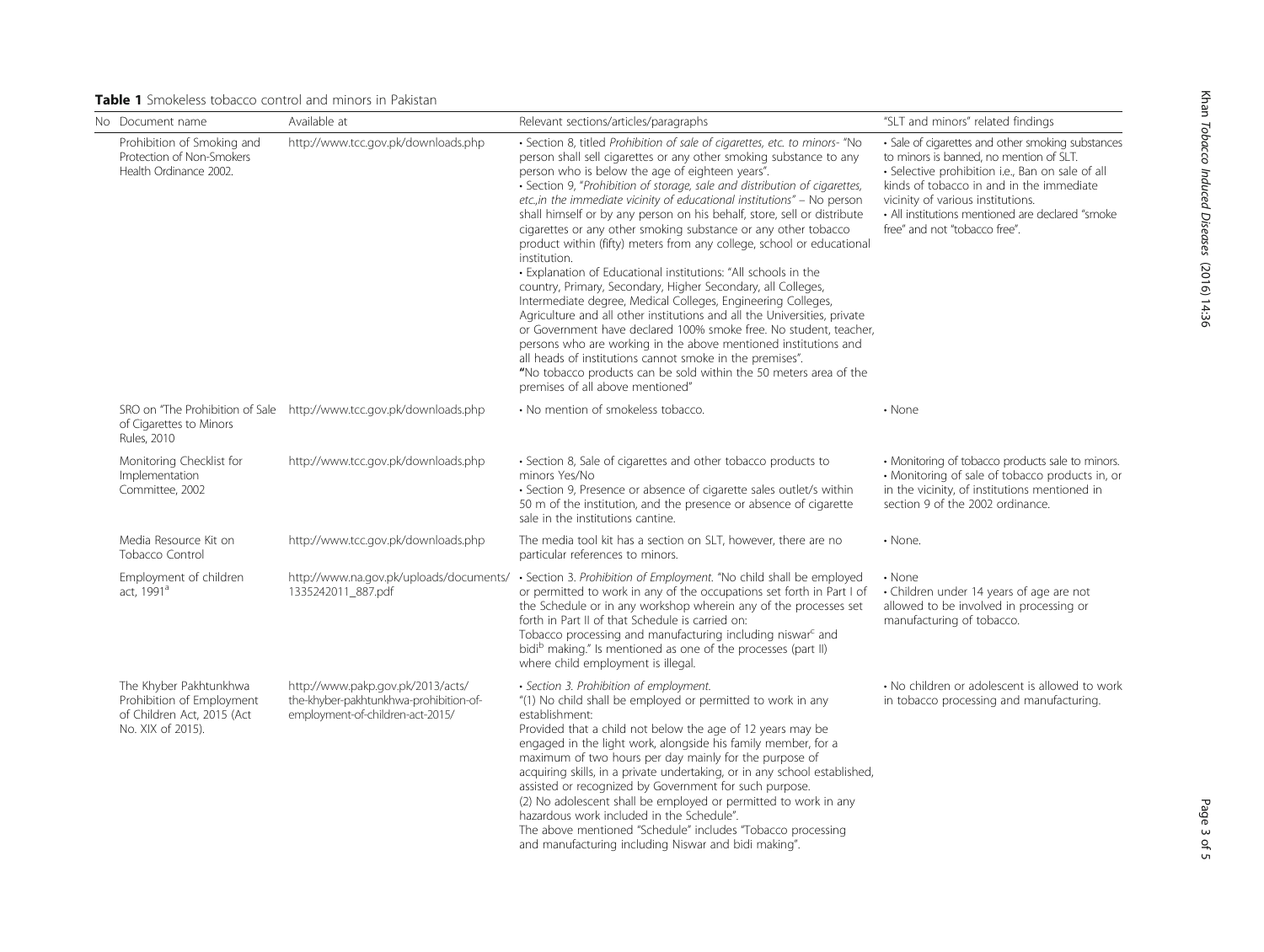# Table 1 Smokeless tobacco control and minors in Pakistan (Continued)

| Shops and Establishments<br>Ordinance 1969                        | http://www.ilo.org/dyn/travail/docs/<br>1008/West%20Pakistan%20Shops%20<br>and%20Establishments%20<br>Ordinance%201969.pdf | Section 20. Prohibition of employment of children. "No child shall be<br>required or allowed to work in any establishment"<br>Section 7. Opening and closing hours of establishments<br>"Except with the permission of Government, no woman or young<br>person shall be employed in any establishment otherwise than<br>between the hour of 9-00 a.m. to 7:00 p.m". | Children under 14 years are not allowed to<br>work in any establishment, which may also<br>include tobacco sale shops. |
|-------------------------------------------------------------------|----------------------------------------------------------------------------------------------------------------------------|---------------------------------------------------------------------------------------------------------------------------------------------------------------------------------------------------------------------------------------------------------------------------------------------------------------------------------------------------------------------|------------------------------------------------------------------------------------------------------------------------|
| Government of Sindh<br>Resolution, PAS/Legis-R-202/<br>2016/734-A | http://www.pas.gov.pk/index.php/<br>mediacenter/ntf/en/31/1404                                                             | Resolution-"This Assembly resolves that Provincial Government<br>impose ban on import, sale and purchase of beetal nut & Gutka in<br>the entire Province of Sindh. According to medical statistics<br>chewing Gutka is injurious to health and is pre-cancerous".                                                                                                   | • Selective ban on SLT i.e., Gutka <sup>c</sup> only.                                                                  |

a Amended version (via SRO 387)

<sup>b</sup>Hand rolled cigarettes comprising of tobacco wrapped in a plant leaf<br><sup>c</sup>Different forms of SLT